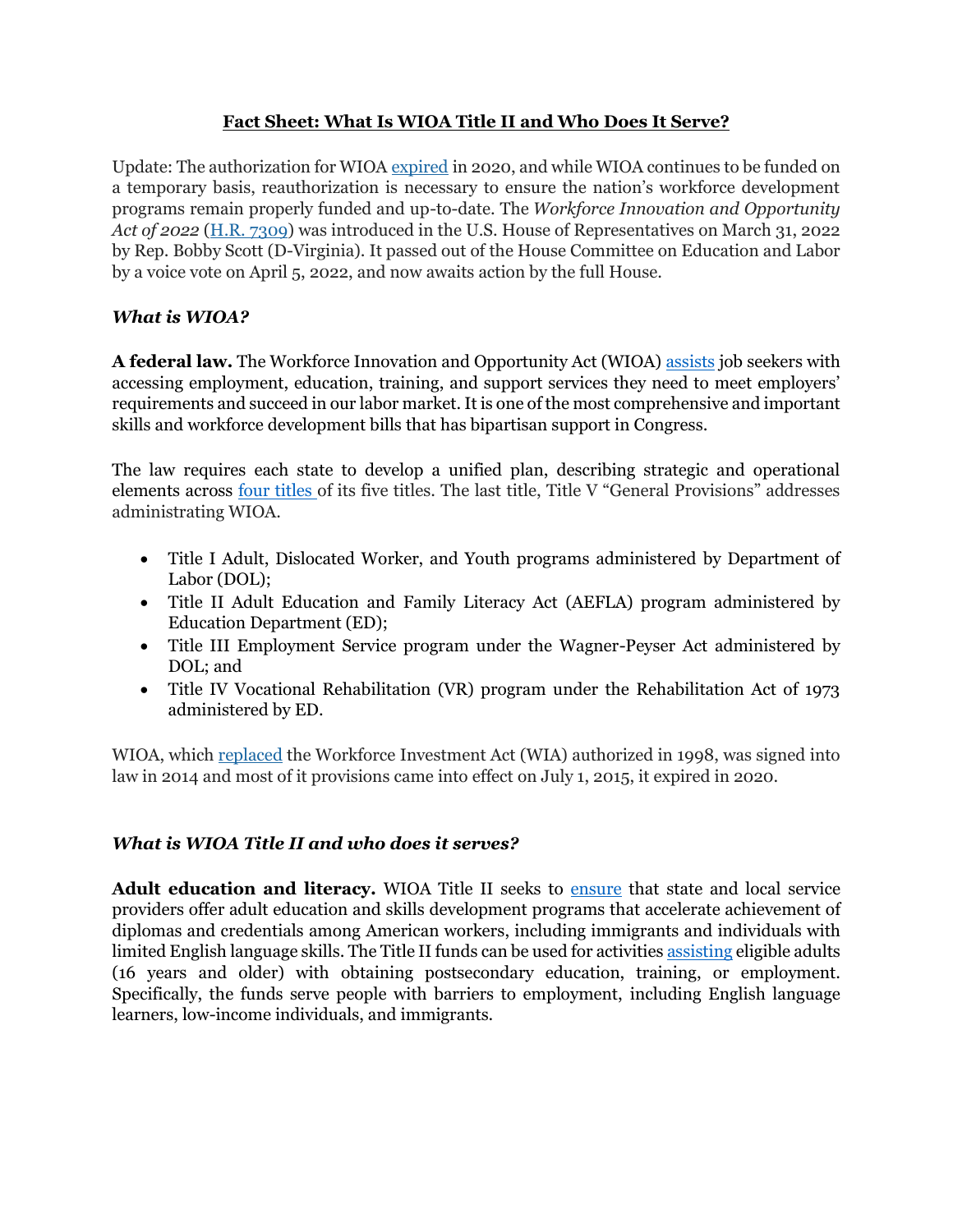### *How Does WIOA Title II Assist Immigrants?*

**Provides English language classes and other.** One of the populations WIOA Title II serves are Limited English Proficient (LEP) individuals, out of which [87 percent](https://immigrationforum.org/blog/fact-sheet-immigrants-in-pursuit-of-the-american-dream/) are immigrants. Moreover, the Integrated English Literacy and Civics Education (EL/Civics) program under WIOA Title II [assists](http://www.migrationpolicy.org/research/immigrants-and-wioa-services-comparison-sociodemographic-characteristics-native-and-foreign) immigrants with preparation for citizenship and full participation for the civic life in their community. It also encourages partnership with employers and provides funding for innovative solutions such as Integrated Education and Training programs, and paves the way for training both at the workplace and during work hours.

## *What are the distribution criteria for WIOA Title II funds?*

**At the federal level**, the Secretary of Education [allocates](https://www.gpo.gov/fdsys/pkg/PLAW-113publ128/html/PLAW-113publ128.htm) \$250,000 to each eligible agency serving a state, and \$100,000 to each eligible agency serving an outlying area, which is defined as American Samoa, Guam, the Commonwealth of the Northern Mariana Islands, the United States Virgin Islands; and in some case also the Republic of Palau. For Program Year (PY) 2016, the Secretary [allocated](https://www.federalregister.gov/documents/2016/04/18/2016-08747/program-year-py-2016-workforce-innovation-and-opportunity-act-wioa-allotments-py-2016-wagner-peyser) a total of more than \$811 million for State adult employment and training activities.

**At the state level**, each eligible agency receiving Title II funds must use at least 82.5 percent of the funds to provide awards to eligible providers, and no more than 12.5 percent to carry out State leadership activities, such as technical assistance, monitoring, and evaluation.

**The providers** are then required to use at least 95 percent of the funds to carry out adult education and literacy activities, and can use the remaining 5 percent for activities such as planning, administration, and professional development.

# *What innovative practices have been encouraged by WIOA Title II?*

**Integrated Education and Training.** WIOA Title II seeks coordination of adult education activities with other WIOA core programs, including the development of career pathways. It [defines and supports](http://www.clasp.org/resources-and-publications/publication-1/KeyProvisionsofWIOA-Final.pdf) the use of new models, such as integrated education and training, which has been designed to provide adult education and literacy activities together with workforce preparation and training for a specific occupation, and other workforce preparation activities that are often the first step on workers' career pathways. It is meant to help adult learners, including immigrants, gain college credits and improve basic skills faster than traditional adult education programs.

### *Does WIOA Title II encourage partnerships with employers?*

**Yes.** WIOA Title II expanded the range of providers eligible for funding for adult education and literacy activities to include entities and organizations that [partner with employers.](http://www.clasp.org/resources-and-publications/publication-1/KeyProvisionsofWIOA-Final.pdf) It also directs